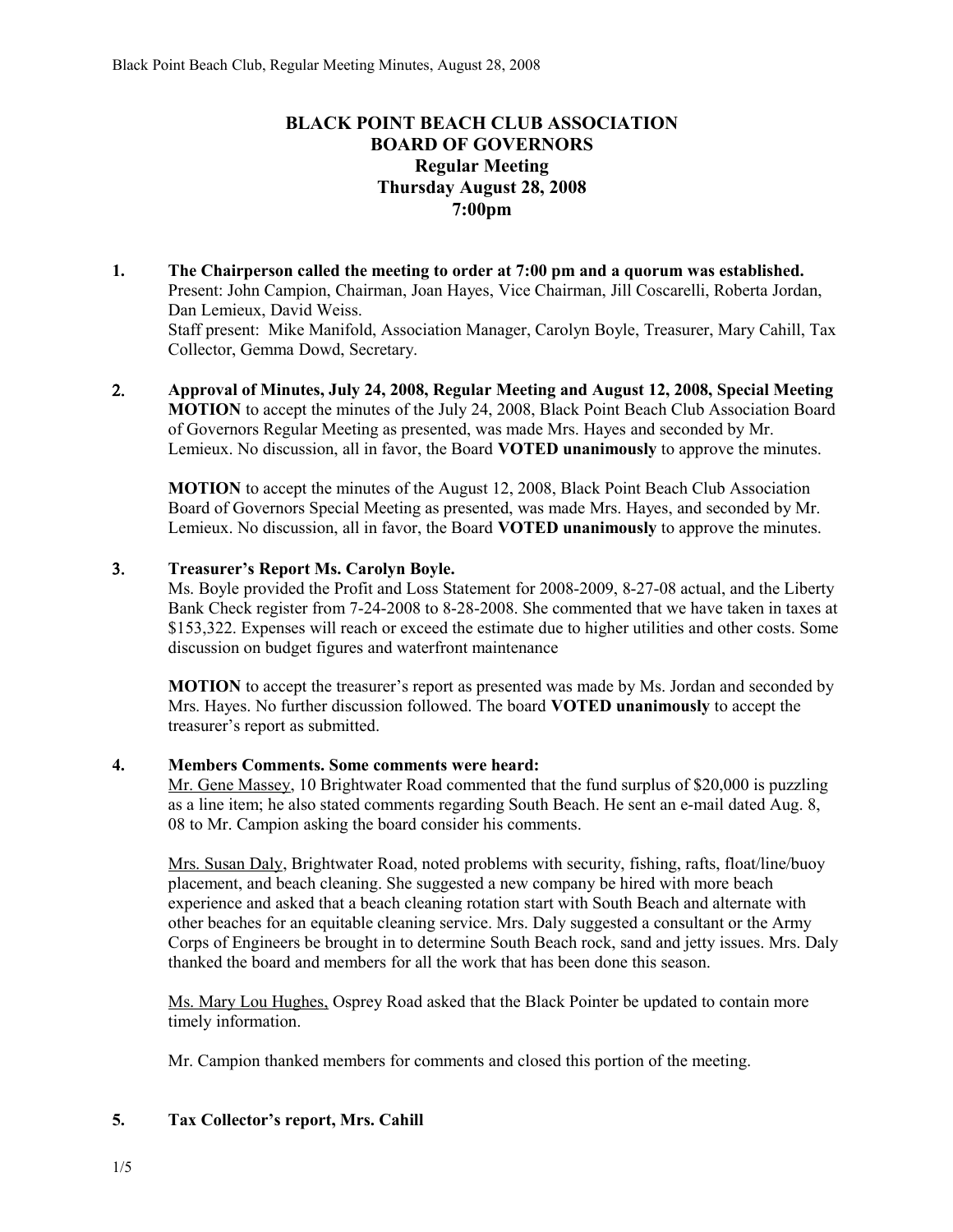Mrs. Cahill stated she needs to collect \$160,200 in taxes, and that 24 properties are delinquent at \$3,989. Notices have gone out. She answered a question from the board about return mail/certified letters stating that the law states that everyone is required to pay taxes; if you don't get a bill and don't pay, you know you are delinquent.

# **6. Chairperson's report and Correspondence, Mr. Campion**

The Chair noted that e-mail addressed to the Board of Governors is best sent to **bog@blackpointbeachclub.com**, as found on the Contact Page of the website: http://www.blackpointbeachclub.com. Mail received by the chair and secretary will be forwarded to the board members.

Mr. Campion identified correspondence he has received from members. Some discussion followed.

- Mr. Gene Massey
- Mr. Peter Strouch
- Anonymous letter to Mr. Manifold from parents of Recreation program children.
- Ms. Anita Schepker, prompted Mr. Campion to ask the manager to check the club application for the correct guidelines.
- Mr. Matt Borrelli, letter received and sent to the board, responded to by the chair.
- Mrs. Karin Benoit, letter received requesting the board consider a memorial tree be planted for her mother, Mrs. Dorothy Brainerd.
- Mr. Campion noted papers had been served to the chair and secretary regarding a litigation matter to be discussed in the executive session.
- Mrs. Barbara Johnston, letter requesting a voting list.
- Mr. Doug McQuilken, e-mail noting the parking lot is not being locked up, was sent to the board and responded by Mr. Manifold.

# **7. Manager's Report, Mr. Manifold**

Mr. Manifold reported on activity to the board and provided a written statement for August 2008:

- Rocks on South Beach strategy for rock removal and sand harvesting is happening. Points were made to harvest differently, bring in sand from a free or paid source, and install snow fencing to keep sand in place. None of which is a problem with the DEP. Mr. , Manifold noted sand costs \$18.00 a ton. Some discussion followed on procedures.
	- Mr. Campion cited Ct. Sea grant program. A study by Jenna Whewell, "Beach Nourishment" was discussed as a source for professional advice on our type of beach improvement. Reference: Hammonasset recently purchased sand.
	- Mr. Dave Weiss asked about restoring a jetty at South Beach.
	- New Agenda item Mr. Manifold requested the board study the beach problem over the fall to reach a winter decision and implement changes in the spring.
- Seaweed, Mr. Manifold noted that Plaut had difficulty removing seaweed in a timely manner on several days in which the amount of seaweed was excessive. Dump runs to town take 20-30 min. Mr. Manifold instructed Plaut on heavy days to take the loads to the top of Billow and them remove them on the next light day
- Mr. Santos did a small repair to the ramp off the Nehantic pier.
- Chuck Casey did typical ground and minor repair work around the point.
- Tennis courts are in good shape.
- Kayak Dock Mr. Manifold filed the "Natural Diversity Data Base Request form'" which is the first step in the process of obtaining a permit for the kayak dock. He has called and is waiting for a DEP response.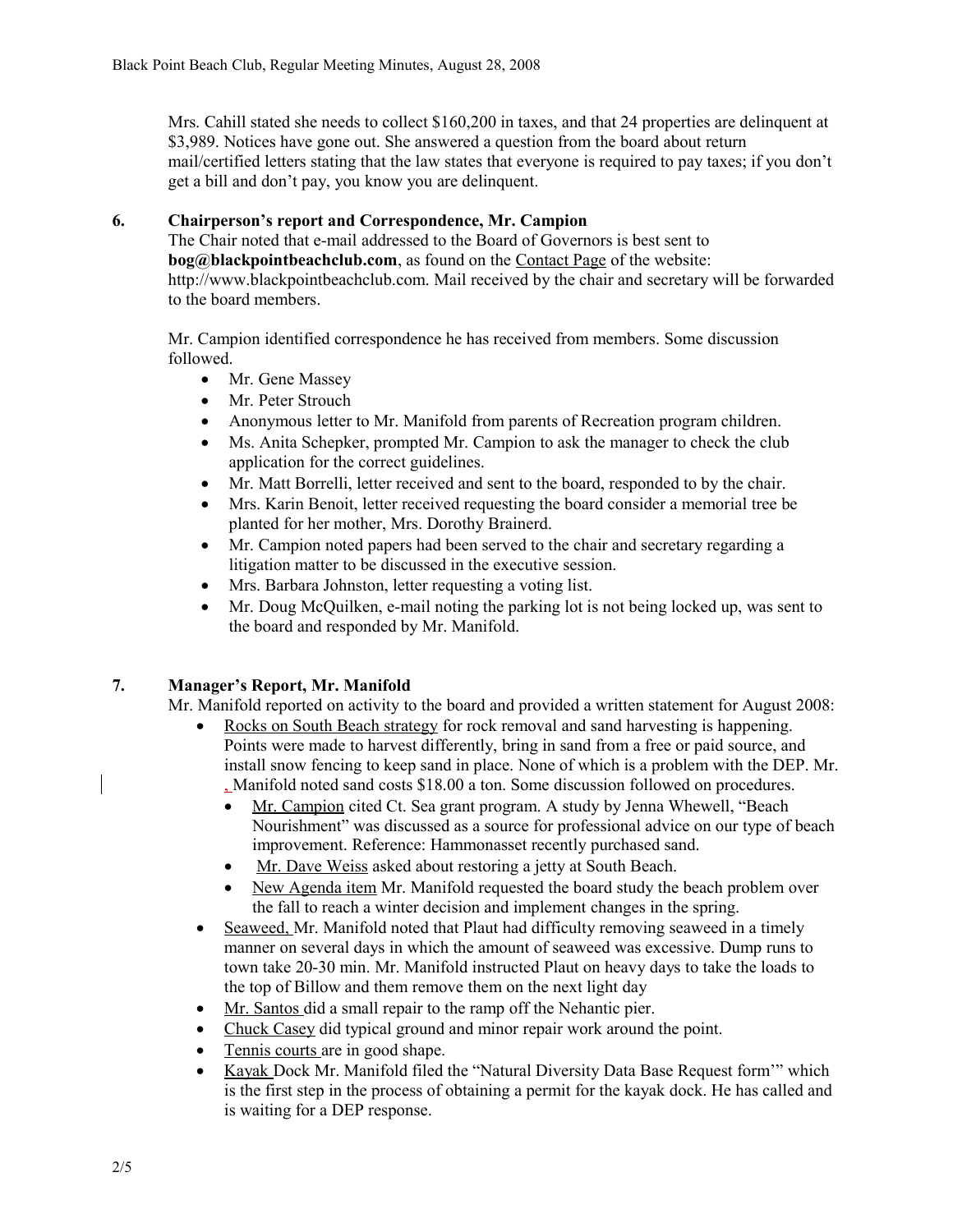- New lights at Basket Ball and tennis courts, Quality Electric has been quoted and Mike will ask for other quotes to provide new light fixtures and/or re-aim fixtures for Basket ball and tennis at the club. Some board discussion followed.
- Todd Peretz, thank you for donating new basketball court backboards and to Dan Lemieux for organizing volunteers to put them up.
- Bonfire on South Beach was well attended.
- Talent Show and Swim Races were well attended and big successes, marking the end of the rec. year.
- Thanks to Liz Williams, and the Shea family for organizing the 5k road race again this year. The race had excellent participation and was also a big success.
- Thanks again to the Flom family for putting on the Pancake Breakfast again this year to support the Rec. Program.
- Thank you to the Murdock's for electrical support for the movies on the beach
- Thank you To the Cianci's and Baynes for bonfire support.
- Open Meeting for Rec. Program Mr. Manifold held a meeting for anyone interested in the Rec. Program. Roughly a dozen parents attended. The families complimented Dara and Jordan for doing an excellent job. Some key items discussed were: increasing pay rates for counselors, providing free tee-shirts to the staff, and spending profits from the Rec program on the Rec program. Mr. Manifold stated there are some direct expenses as a result of running the Rec program that are not charged to the program now. He is confident there will still be a profit after he captures those expenses. He intends to research expenses over the winter and make a recommendation to increase the expenses for the Rec Program in next year's budget proportionately to the actual profits of the program.
- Counselor Bonuses Mr. Manifold noted that he would like to pay bonuses for the counselors of \$50.00 each based on previous agreement, he asked for approval.
- Dara and Jordan bonuses Mrs. Manifold asked permission to offer bonuses to Dara at \$250 and Jordan, \$125 for their good work effort aiding the retention of both counselors and children bringing up the Rec program earnings.
- Security and Tennis Court positions have been Posted on the website. Please encourage Black Pointers to apply.
- Trial Boat Float Check out the new boat dock float at the boat ramp. Cost for purchase is about \$4,610. It is secure to stand on and meets DEP sun light pass through requirements.

Board discussion and comments followed on the topics above:

- Support for looking at the overall budget of the Rec program including clubhouse use.
	- List a separate Rec program income and expense supplement
	- Ensure proper age requirement for counselors
	- Secure evaluations for counselors
	- Administration committee for Rec Program Policy: Mrs. Jordan, Mr. Manifold and Mrs. Hayes to look at suggestions.
	- Add an electronic policy manual document for the Rec program
	- Gather Mrs. Adams questionnaire information
- Investigate "Beach Nourishment"
- New Boat Ramp float type and cost was discussed.

# **8. Committee Reports**

**Socia**l, **Mrs. Hayes**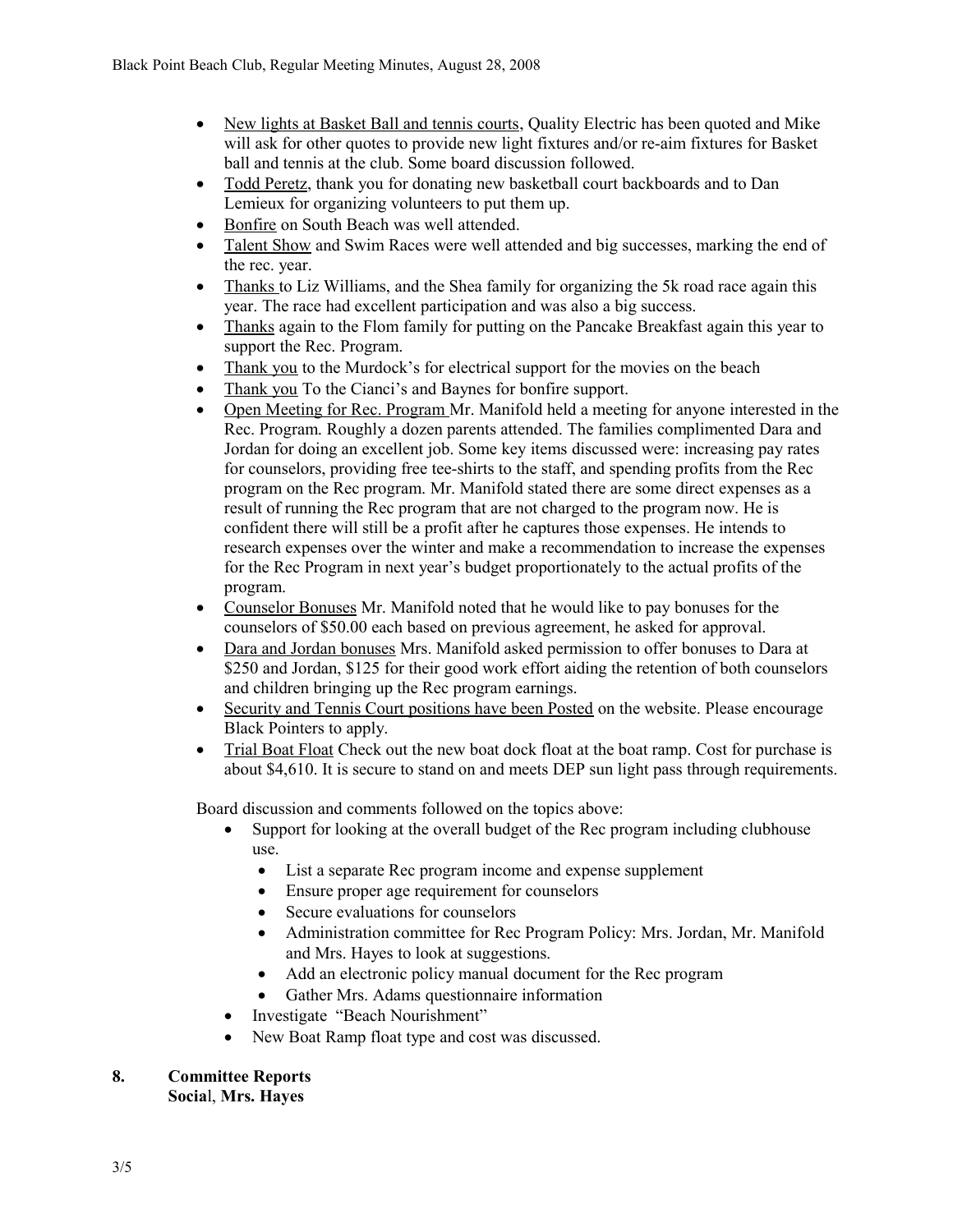- Fall Social, Sept. 13, 7-11pm, \$10.00 ea. see Tom Hayes for tickets BYOB and light food.
- Murder Mystery was a success and sold out. Thanks to Peter Diresta
- Movies on the beach were at 8:30pm. 6:30pm movies at the club for the younger children were successful
- Carol Sing is scheduled for Friday December 12, 2008 at Main beach
- New ideas: Bocce, Men's Club, Yoga, Dine around for 2009
- Men's Club had an organization meeting and came up with a number of items to consider. Designed as a "fun and sweat equity club", trip was made to investigate bocce courts in the area for design and cost. Mr. Campion reported on options to consider. It is hoped the club will reach a number of 50 members

### **Capital improvements**, **Mr. Lemieux**

- Kayak Dock the initial paperwork has been filed. When reviewed the DEP will send an appropriate application to file for a dock and walkway. Mr. Lemieux showed a sample we might consider. An aluminum ramp/float could be about \$4,800. The walkway measures 75 ft. x 4ft. and could be made out of wood, trex and gravel to name a few items. He anticipates costing about \$10,000. Ideally to have the work done over the winter in time for summer.
- Bocce Court the cost for materials using Men's club equity construction could be around \$5,000. 5 sites were noted: 1. near club driveway, 2. Tennis side of Club yard, 3.Behind the club grills, 4. parallel to shuffle boards, 5. White Cap Parking Lot. Some discussion followed.

**MOTION** by Mrs. Hayes and 2<sup>nd</sup> by Mrs. Coscarelli to give the Capital Improvements Committee permission to select a Bocce Court site- and get construction cost estimates not to exceed \$5,000. (And to refurbish the shuffle board courts if needed) and to present the findings to the board No further discussion, all in favor, none against, the board **VOTED unanimous, motion passed**.

 E-Z Dock system Discussion followed around a better float product. E-z cubes are stable, safe, cool. We have to replace damaged floats.

Mr. Lemieux suggested the association look at creating a long-term capital improvement fund. This would support resources and fund projects with planned and approved spending. Some discussion followed. Mr. Campion will formulate a plan for items to be covered.

#### **9. New Business**

#### **ZBA and Zoning Appointments**

Mr. Campion provided the following information for the Board to consider and vote on appointments, some discussion followed.

#### **Appointments to the Zoning Commission**

• Resolved that the following persons are appointed to the Zoning Commission to serve for the terms indicated:

#### **For a three-year term as a Regular Member ending July 31, 2011**:

- Mr. W. Randy Molloy, 22 Brightwater Road
- Mr. Edward Cosgrove, 14 Blue Heron Road

#### **For a two-year term as Alternate Member ending July 31, 2010:**